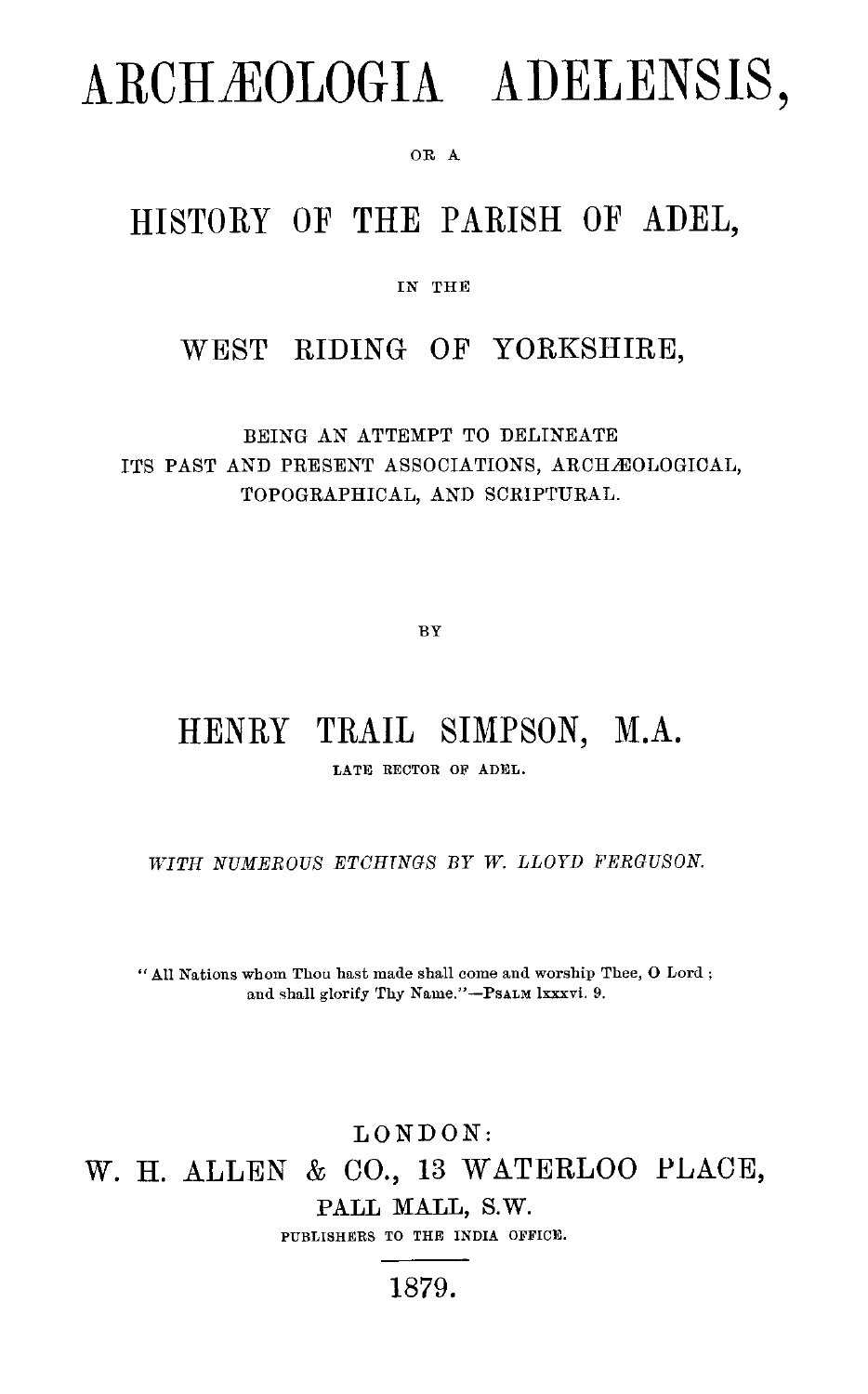## LETTER DEDICATORY.

 $\alpha$ 

## TO THE MEMBERS OF THE ROYAL ARCHÆOLOGICAL SOCIETY.

GENTLEMEN,

In requesting permission to dedicate to your learned body the present little treatise, my reason is that to you it is chiefly indebted for its existence.

In the autumn of the year A.D. 1866 the annual meeting of your Society was held at Leeds, and several of your members did me the honour of paying a visit to the parish of Adel. The far-famed little Norman church of this parish was no doubt the chief attraction; and whilst examining its features, and expatiating on its antiquity, one or two learned gentlemen pointed out to me a *curious stone,* remarkably incised or sculptured, jutting out from the north-west corner of the foundations of the church, and requested me to procure them drawings or casts of the same. This I readily promised to do; and on examining the stone in question, I found it loose enough to be extracted from its position, and it is now deposited in the church vestry.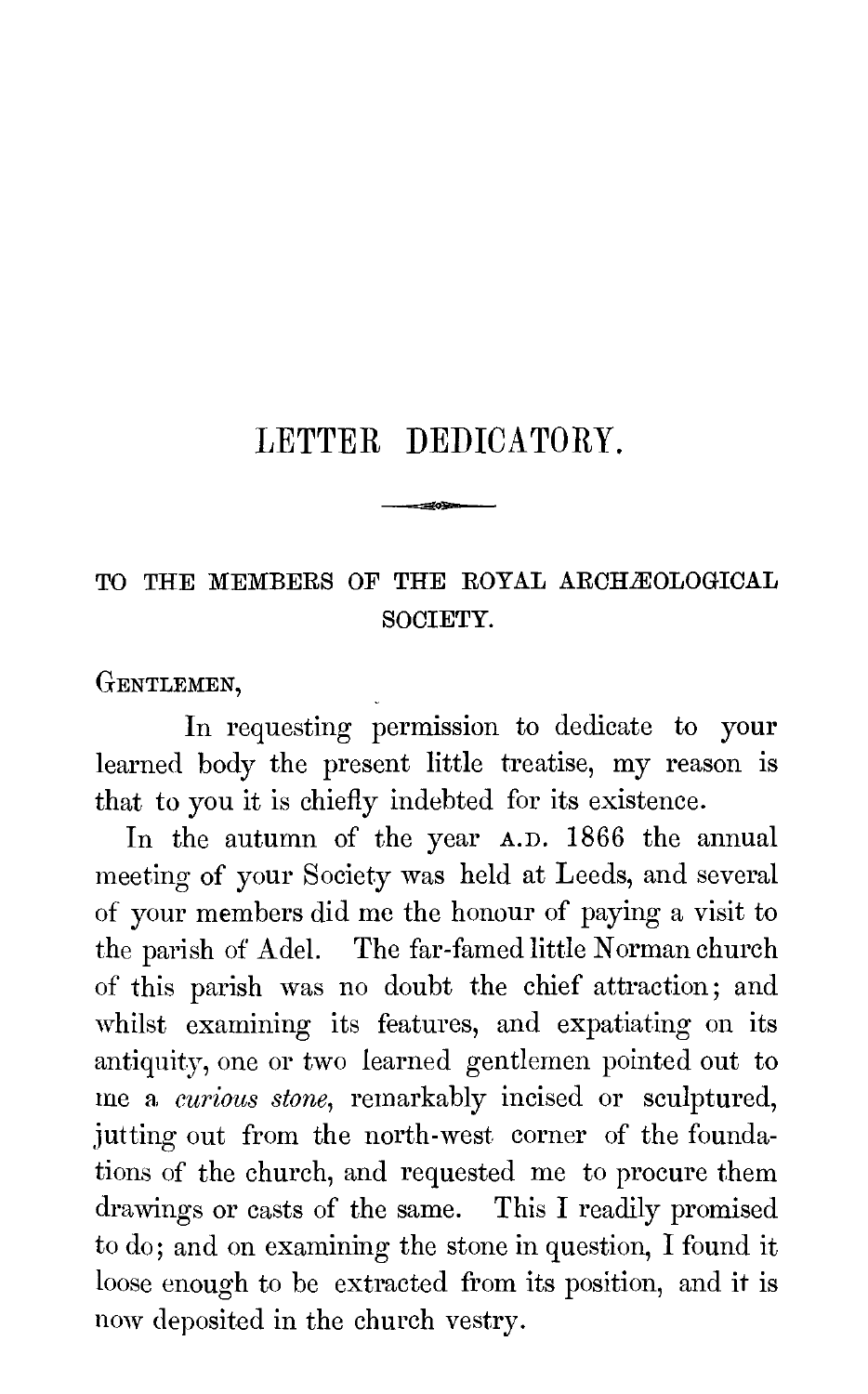It turned out to be a very curious remnant of antiquity, a description of which, in addition to that detailed in the hundred and fifth number of the " Archæological Journal," is given in the ensuing pages.

This circumstance led me to explore to a farther extent the stones composing the foundation of Adel Church, and I found several others of a similar character, hereafter described, now also deposited in the church vestry. Doubtless there are many more such amidst the foundations of the church; and when the day arrives that the beautiful little edifice shall be properly repaired and restored to its pristine condition, other similar relics of the past will doubtless be discovered.

The investigation of the character of these stones led me into the fascinating pursuit of archæological inquiry. I have endeavoured, I may say as a duty, to study and describe the ancient features of this parish and locality; and if 1 have succeeded in throwing out only a few hints, which shall induce others, more able than myself, to grapple with the work, I shall feel with pleasure that the labour I have bestowed on the following pages has been turned to good account. In the hope that this may be the case,

I have the honour to subscribe myself,

Gentlemen, Your very obedient humble servant,

HENRY TRAIL SIMPSON.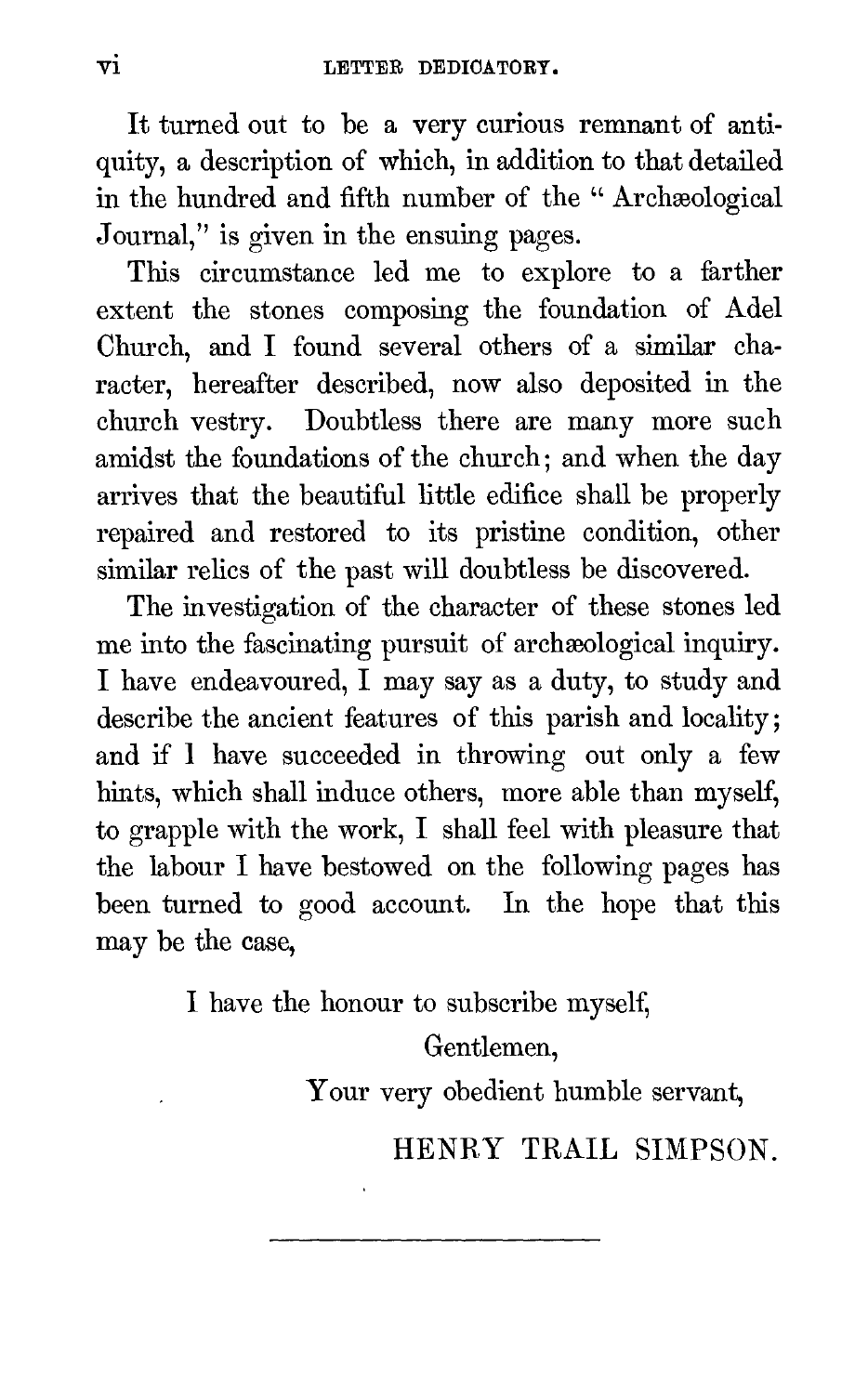# PREFACE.

ar o'r

I INVITE the reader's attention to the fact that the following Treatise is described as an attempt. To dogmatise on problems of archeology were dangerous and presumptuous, and I pretend to no skill in such matters. Conjecture in such cases is indeed both expedient and lawful; but if we would build a structure of any worth it must be founded on *facts*.

It is merely my endeavour in the following pages to lay before the reader such matters of antiquarian interest as circumstances have brought in particular before my own notice. It seems to me that it would be culpable to neglect drawing attention to such subjects, as perhaps, from circumstances peculiar to my position in the parish of Adel, have presented themselves to my mind only, but in which nevertheless lovers of antiquity must be interested. Such researches in fact, be it remembered, constitute no ignoble part of the history of man. I commit, therefore, my ideas to the scrutiny of others,